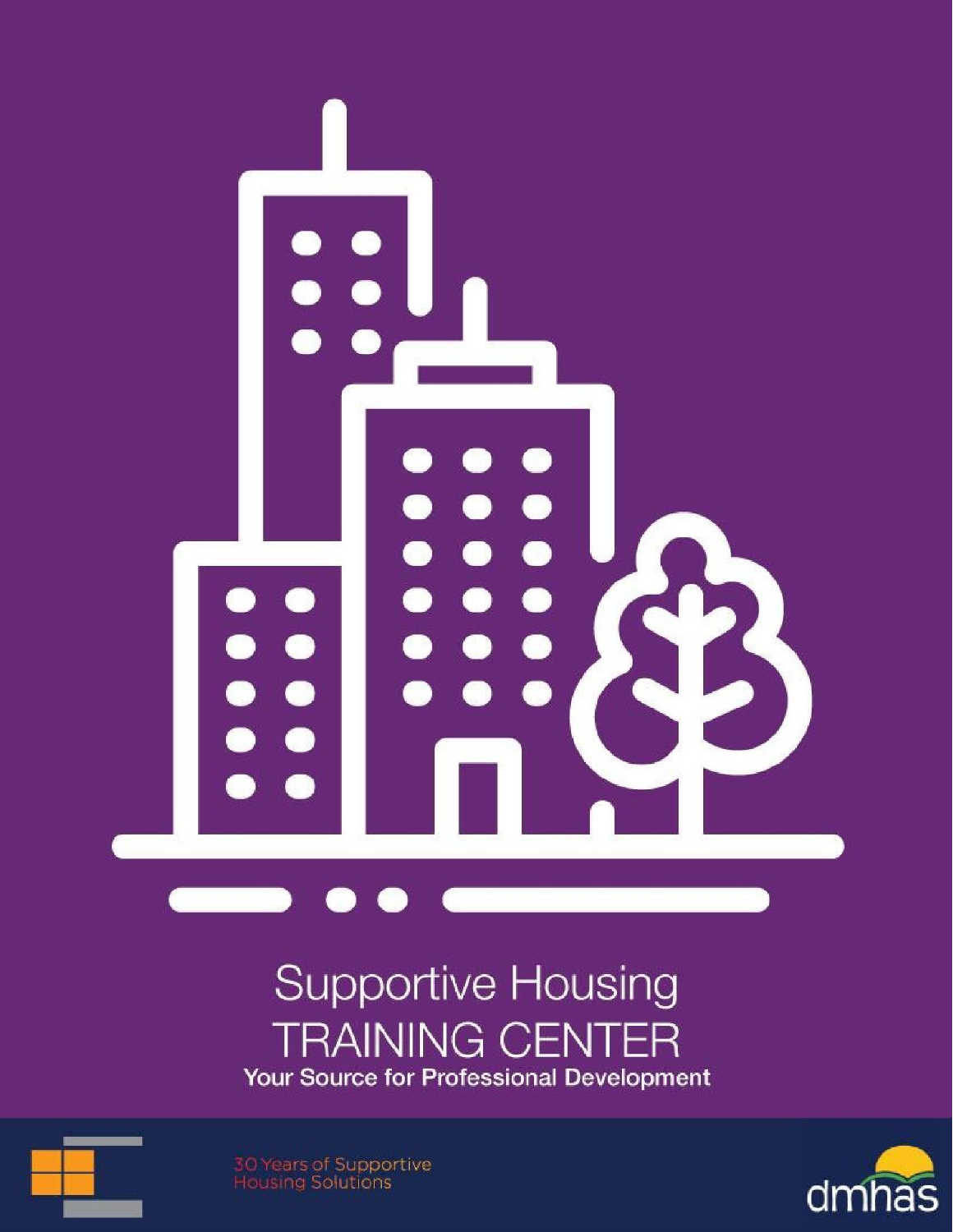

# CONNECTICUT SUPPORTIVE HOUSING TRAINING CATALOG

CSH offers the DMHAS Training Catalog to provide a wide-range of timely and relevant learning experiences for professionals working with single individuals and families in supportive and affordable housing. From live webinars, to custom trainings, we provide a range of solutions to meet your needs.

The trainings delivered provide an opportunity to learn with impact. We build your capacity to pro- vide and deliver quality services and housing. With a focus on thriving we offer tools, trainings, and support that fit your needs and the needs of those you support.

Due to continuing COVID19 pandemic conditions, for this Fall Training Catalog, all trainings will be hosted virtually viaCSH's online training format. Our hope is to centralize all Catalog content in order to ensure a safe, robust and equitable learning environment. We are committed to evaluating our trainings to ensure they are meeting the needs of the Supportive Housing community. Please do not hesitate to provide feedback on your training experience so that we may continue to improve the process.

To learn more about how CSH can meet your individual, program and organizational professional development needs please contact us at [ctinfo@csh.org](mailto:ctinfo@csh.org) for more information.

## Purpose

This training initiative is an integral part of the Connecticut Supportive Housing Quality Assurance Program under the sponsorship of the Department of Mental Health and Addiction Services (DMHAS). This comprehensive curriculum offers trainings to support both supervisors and service staff in building the skills needed to provide high quality services in PSH including core competencies in tenant engagement and client-centered service delivery. Built on best practices in supportive housing service strategies, this curriculum provides supervisors and staff working in both scattered site and congregate PSH with the tools and skills they need to support and strengthen their work in providing services to both individuals and families with complex service needs who have experienced homelessness.

## Target Audience

Executive directors, supervisors, case management and property management staff working in both scattered site and congregate DMHAS-funded supportive housing programs.

## In-Person Training

Interested in bringing one of our online courses to your site? We can develop and deliver training to meet your needs. Contact us at [ctinfo@csh.org](mailto:ctinfo@csh.org) for more information.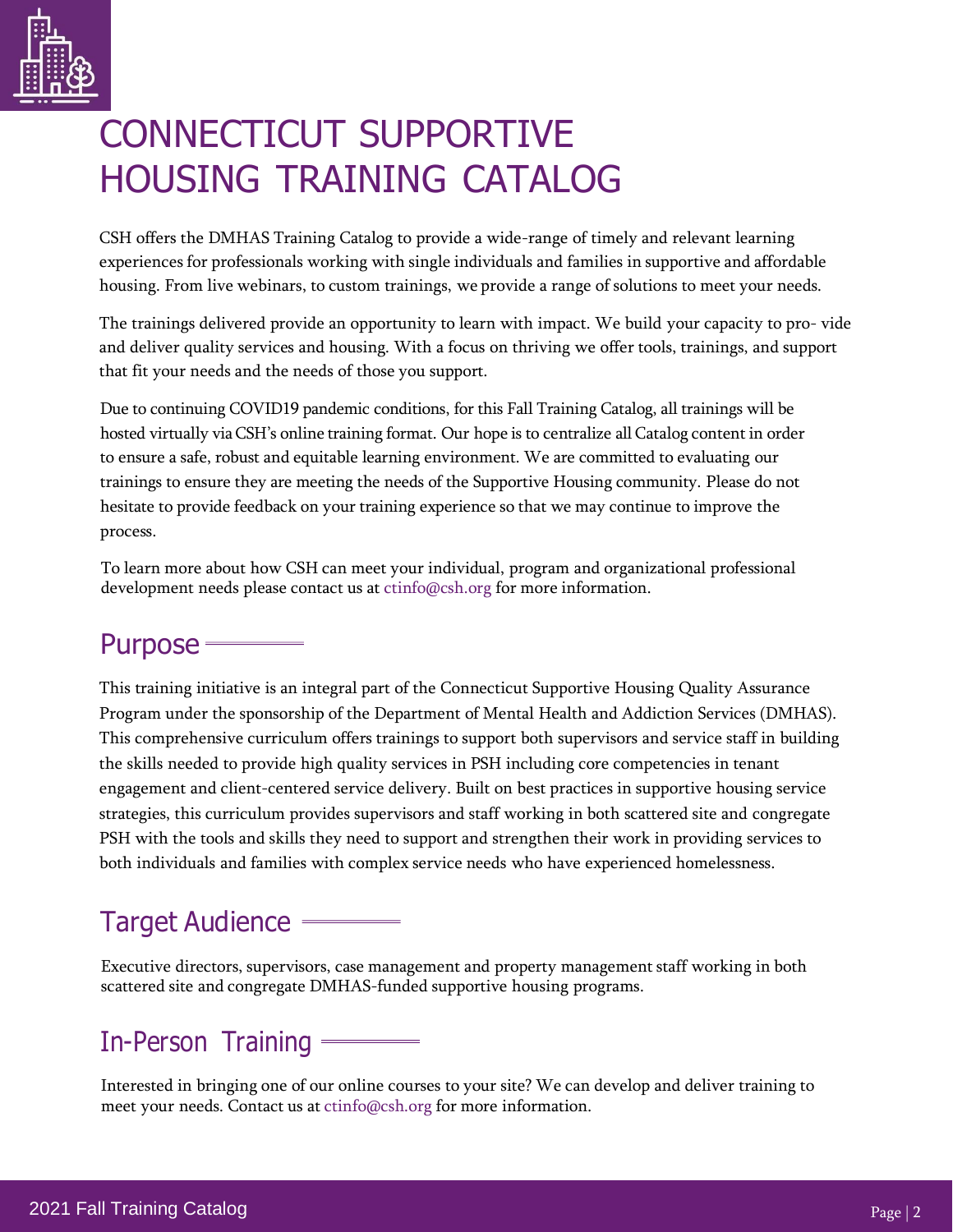

### Overview of Courses

Trainings offered through this catalog will provide staff with a set of baseline tools and resources to strengthen their service program. Once a course is completed it is not required to be taken again.

There are a total of 12 instructor-led courses that are available to staff through this curriculum. Six of those courses are defined as Core Courses, which are denoted by an asterisk (\*) next to the training title.

All support service staff must complete five of the Core Courses listed below with supervisors completing an additional course titled "Essentials for Quality Supervision in Supportive Housing."

#### Core Courses

- **Working in Supportive Housing: An Orientation for New Case Managers\***
- Principles of Motivational Interviewing in Supportive Housing\*
- Service Planning in Supportive Housing\*
- Addressing Substance Use in Supportive Housing \*
- Using The Supportive Housing Acuity Index 2.0: Taking A Deeper Dive\*
- Essentials of Quality Supervision in Housing: Leading Post-COVID 19 (supervisors only)\*

#### Other Course Offerings

- Community of Practice: Case Conferencing in Supportive Housing
- Structure and Purpose of Home Visits with Supportive Housing Tenant
- Race Equity Training: Intergenerational Trauma Identifying the Cycle and Starting the Journey of Healing
- Jail Diversion and Supportive Housing: Supporting clients with Criminal Justice Involvement
- Understanding Grief and The Impact on The Supportive Housing Community
- **Supported Employment Overview**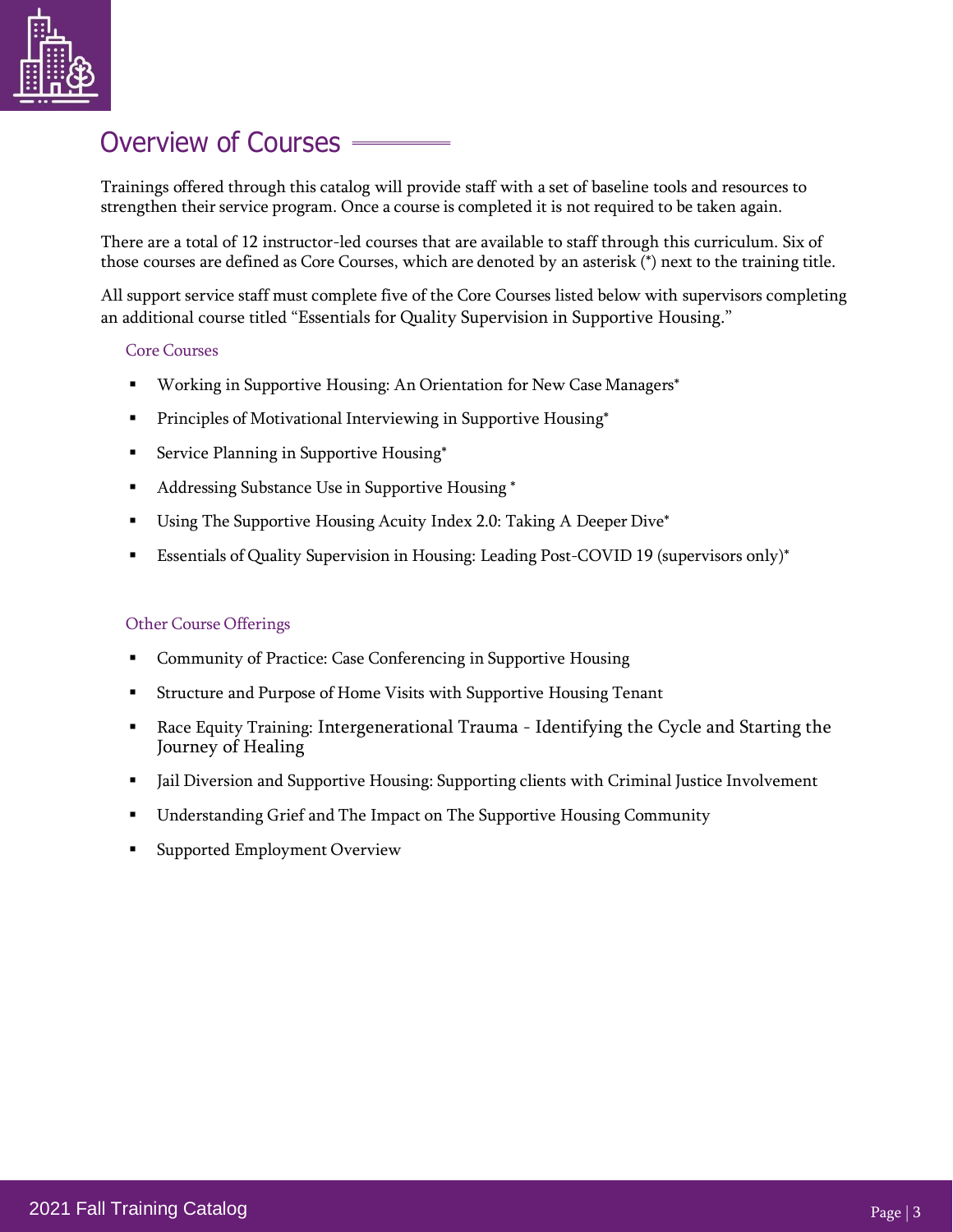

## Registration Information

Registration for all classes in this catalog will be handled through CSH's Supportive Housing Training Center. To register for a class, click on the link you would like to register for. You will then be brought to the registration login page for the webinar.

Certificates will be available to individuals who complete the training evaluation. This is a new requirement since we are providing the trainings virtually and signing in and out is not warranted. Please make sure to complete your training evaluation directly after the training or it will delay retrieving your training certificate.

You will be able to access certificate(s) through email. They will be directly emailed to you one week after the training pending your training evaluation has been completed.



A subscription to the Training Center provides a full year of access to all of the courses in this catalog plus access to all our online and self-pace training resources. To find out more visit [www.csh.org/training](http://www.csh.org/training)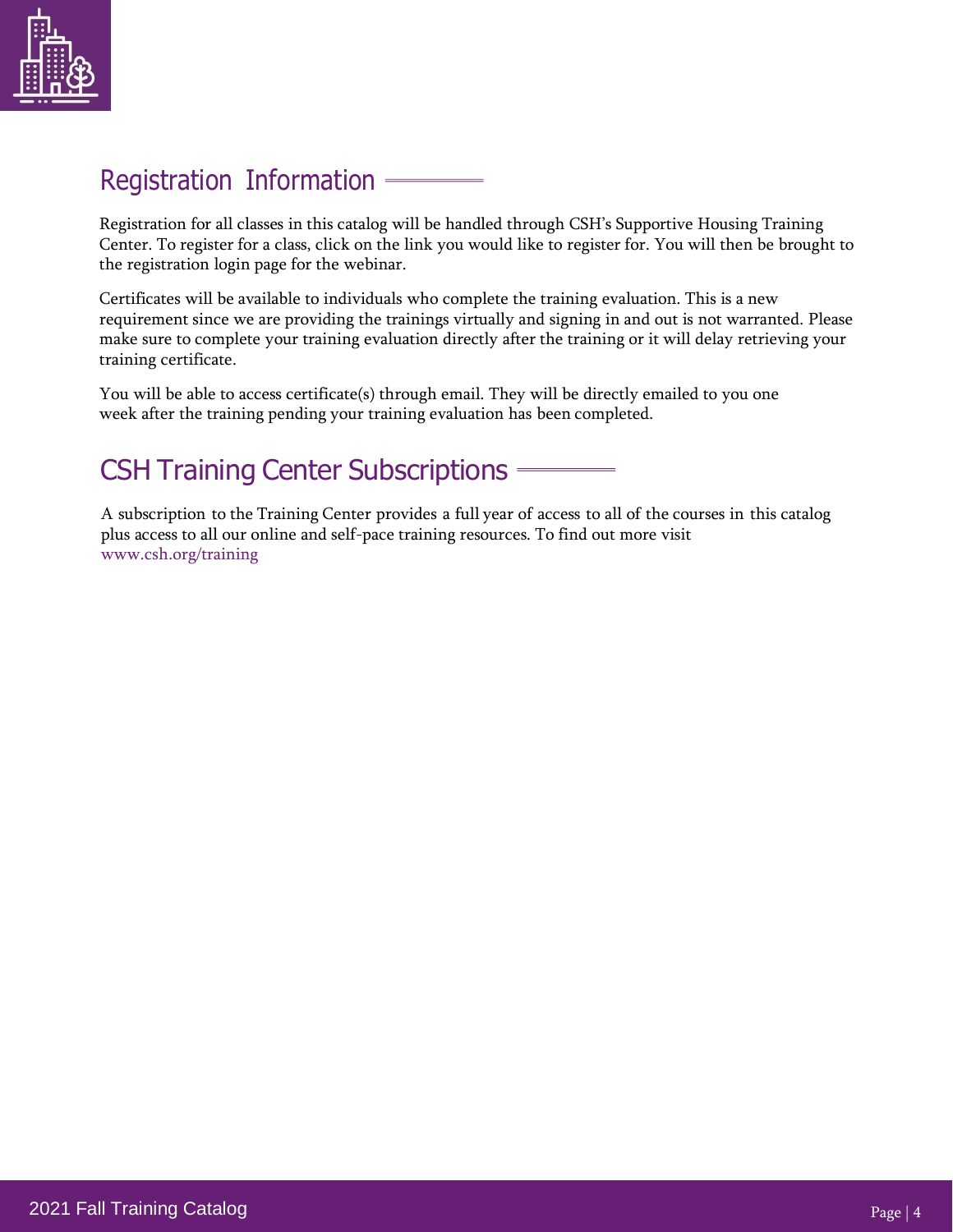

### How To Register For A Webinar

#### Registration Process

- 1. Click on the registration link below.
- 2. Click register in the top left corner of the screen.
- 3. Complete registration fields.
- 4. Click Submit.
- 5. On the day of the webinar click the link that was forwarded to you and log into WebEx 10-15 minutes prior to it starting.

#### Americans with Disabilities Act (A.D.A.):

Any special accommodations needed at our classes must be requested by contacting Alice Minervino at [alice.minervino@ct.gov](mailto:alice.minervino@ct.gov) or (860)478.5363 IMMEDIATELY UPON REGISTRATION.

#### Registration Questions

- **•** Having technical problems with CSH's Supportive Housing Training Center? Please email [training@csh.org.](mailto:training@csh.org)
- Please read through this catalog in its entirety. If you have questions not covered here regarding registration, please contact CSH by email [ctinfo@csh.org](mailto:ctinfo@csh.org) or telephone (860)560-0744.
- It is important to cancel your registration if you can't attend a training as there will be people on the waitlist. If you do not cancel, it will result in an empty seat that someone on the waiting list could have used. To cancel your registration, log into your CSH Supportive Housing Training Center Account, find the training in your transcript, click "view training details" and select "withdraw." In addition, please email [training@csh.org.](mailto:training@csh.org)
- If a training you registered for is cancelled for any reason, you will receive an email notifyingyou of the cancellation. See below for inclement weather procedures.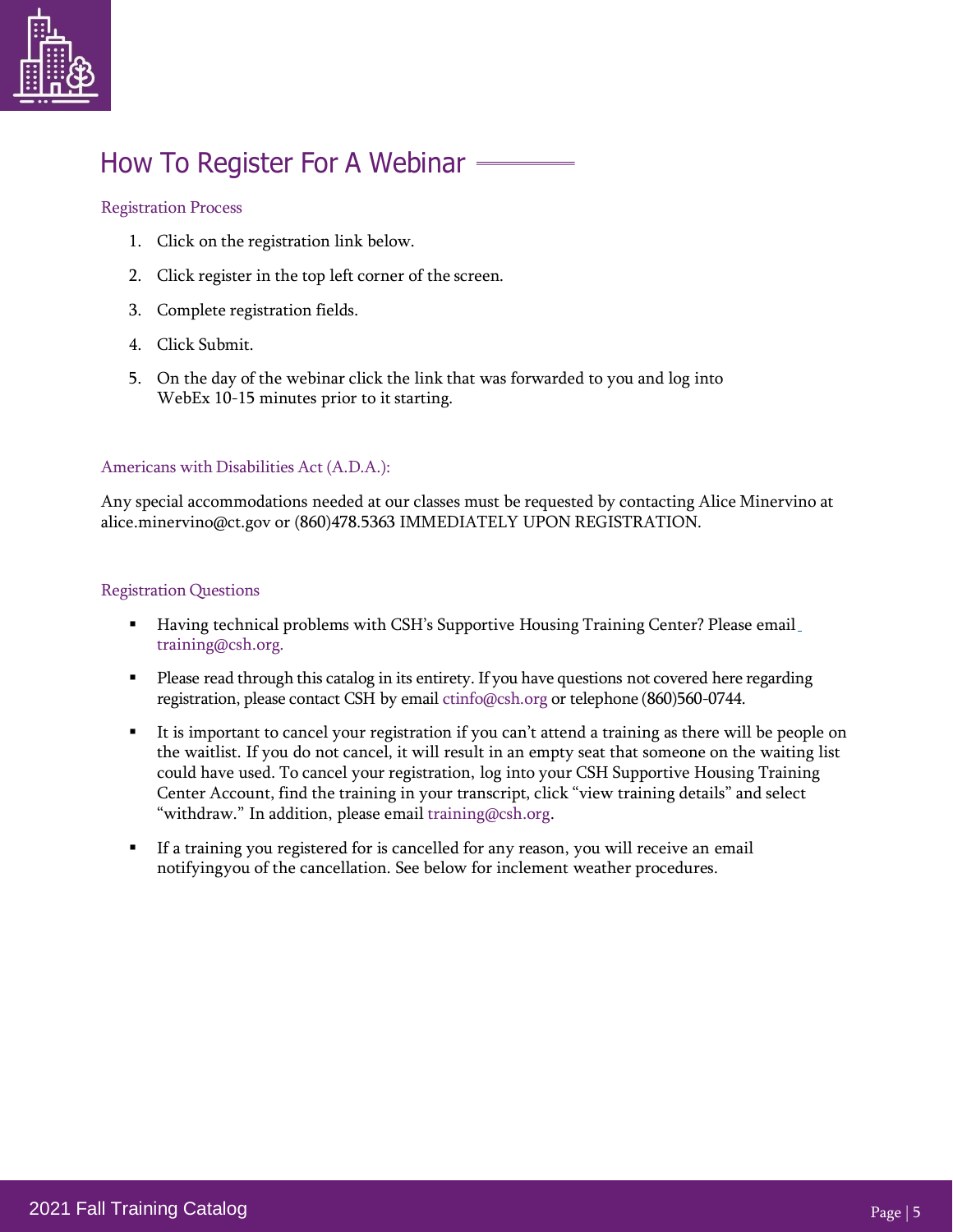# Spring 2022

#### DMHAS Catalog Webinar Trainings

Mon. March 7, 2022 10:00 A.M.- 12:00 P.M. Trainer: Andrea White, LMSW

#### Principles of Motivational Interviewing Core Course

Case managers are skilled in connecting supportive housing tenants with the resources and opportunities available in their communities. Yet tenants who need case management services are often the most reluctant or wary about accepting these services. Case managers can use Motivational Interviewing (MI) to improve tenant engagement and motivation to work toward their selfidentified service plan goals. MI, developed by Miller and Rollnick (1991), is based on the idea that people are most likely to change when the motivation comes from within themselves, rather than being imposed from the outside and gives the case manager a base to help tenants work through ambivalence. Workshop participants will learn to use MI principles and philosophy to enhance the motivation of supportive housing tenants.

Mon. March 14, 2022 10:00 A.M.- 12:00 P.M. Trainer: Alice Minervino, DMHAS

Working in Supportive Housing: An Orientation for New Case Managers\* Core Course for new employees.

This training will highlight the primary skills and knowledge needed to deliver services to tenants living in DMHAS-funded supportive housing in Connecticut. An orientation to systems and to DMHAS guidelines and timelines will be provided. Core Course for new employees.

#### CLICK ON THE LINK BELOWTO REGISTER

| Mon. March 7, 2022                                  | Mon. March 14, 2022                                        |
|-----------------------------------------------------|------------------------------------------------------------|
| $10:00$ A.M. $-12:00$ P.M.                          | $10:00$ A.M. $- 12:00$ P.M.                                |
| <b>Registration Link:</b>                           | <b>Registration Link:</b>                                  |
| <b>Register Here for Principles of Motivational</b> | <b>Register Here for Working in Supportive Housing: An</b> |
| <b>Interviewing</b>                                 | <b>Orientation for New Case Managers</b>                   |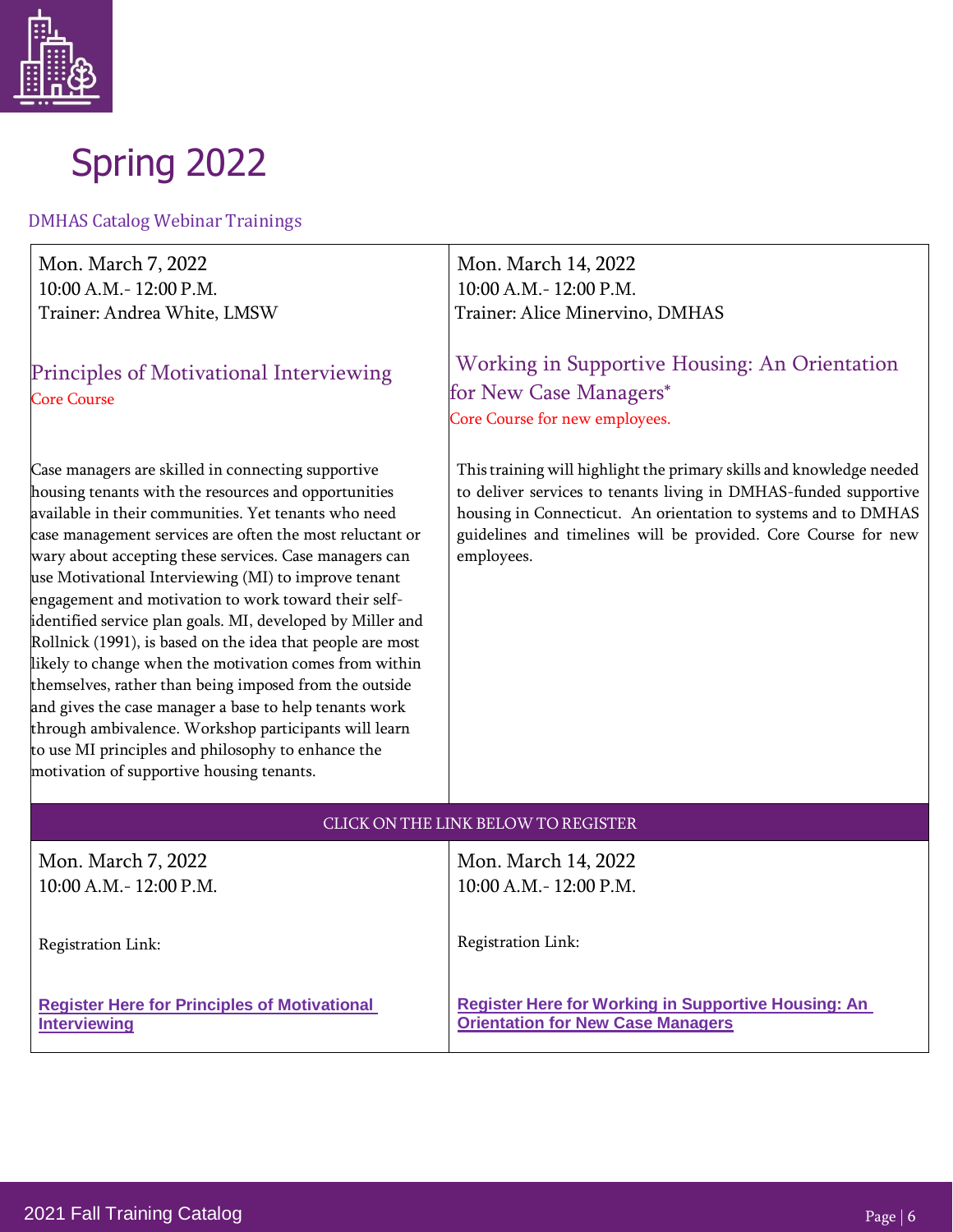

# Spring 2022

| Mon. March 21, 2022<br>10:00 A.M. - 12:00 P.M.<br>Trainer: Andrea White, LMSW                                                                                                                                                                                                                                                                                                                                                                                                                                                      | Mon. March 28, 2022<br>10:00 A.M. - 12:00 P.M.<br>Trainer: Janelle Posey-Green                                                                                                                                                                                                                                                                                                              |  |
|------------------------------------------------------------------------------------------------------------------------------------------------------------------------------------------------------------------------------------------------------------------------------------------------------------------------------------------------------------------------------------------------------------------------------------------------------------------------------------------------------------------------------------|---------------------------------------------------------------------------------------------------------------------------------------------------------------------------------------------------------------------------------------------------------------------------------------------------------------------------------------------------------------------------------------------|--|
| <b>Service Planning for Supportive Housing</b><br><b>Core Course</b>                                                                                                                                                                                                                                                                                                                                                                                                                                                               | Racial Trauma and Mental Health                                                                                                                                                                                                                                                                                                                                                             |  |
| Helping tenants develop meaningful goals and<br>documenting progress toward achieving goals is vital for<br>supportive housing case management. This training will<br>identify strategies and practices for developing measurable<br>goals and objectives. It will also provide an overview of<br>documenting progress made in reaching service goals<br>effectively. Participants will be given the opportunity to<br>practice goal development and documentation of progress<br>through interactive discussion and case studies. | In this training participants will learn the history that has<br>contributed to current systemic problems for communities of<br>color. The training will provide insight into the distrust of<br>medical, judicial, and education systems within communities of<br>color. The training will provide an understanding of racial<br>trauma and start the conversation on how to heal from it. |  |
| CLICK ON THE LINK BELOW TO REGISTER                                                                                                                                                                                                                                                                                                                                                                                                                                                                                                |                                                                                                                                                                                                                                                                                                                                                                                             |  |
| Mon. March 21, 2022<br>10:00 A.M. - 12:00 P.M.                                                                                                                                                                                                                                                                                                                                                                                                                                                                                     | Mon. March 28, 2022<br>10:00 A.M. - 12:00 P.M.                                                                                                                                                                                                                                                                                                                                              |  |
| Registration Link:                                                                                                                                                                                                                                                                                                                                                                                                                                                                                                                 | Registration Link:                                                                                                                                                                                                                                                                                                                                                                          |  |
| <b>Register Here for Service Planning for Supportive</b><br><b>Housing</b>                                                                                                                                                                                                                                                                                                                                                                                                                                                         | <b>Register Here for Racial Trauma and Mental Health</b>                                                                                                                                                                                                                                                                                                                                    |  |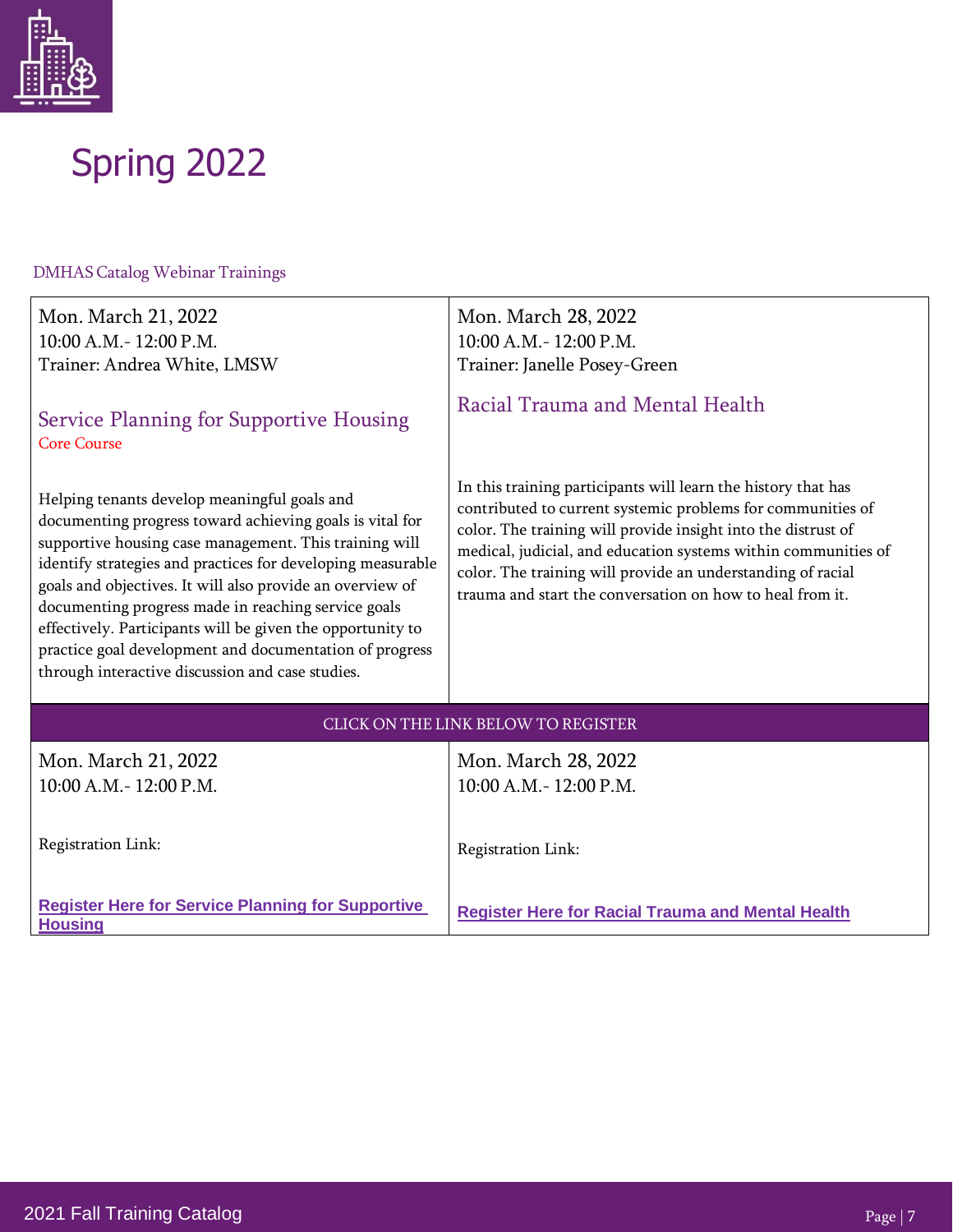

| Mon. April 4, 2022<br>10:00 A.M. - 12:00 P.M.<br>Trainer: Andrea White, LMSW                                                                                                                                                                                                          | Mon. April 11, 2022<br>10:00 A.M. - 12:00 P.M.<br>Trainer: Alice Minervino, DMHAS                                                                                                                                                                                                                                                                                                    |  |
|---------------------------------------------------------------------------------------------------------------------------------------------------------------------------------------------------------------------------------------------------------------------------------------|--------------------------------------------------------------------------------------------------------------------------------------------------------------------------------------------------------------------------------------------------------------------------------------------------------------------------------------------------------------------------------------|--|
| Structure and Purpose of Home Visits                                                                                                                                                                                                                                                  | Using the Supportive Acuity Index<br><b>Core Course</b>                                                                                                                                                                                                                                                                                                                              |  |
| The training will focus on helping case managers and<br>supervisors understand the dynamics of a home visit,<br>including structure, boundaries and purpose. In addition,<br>safety considerations and examples of policies that protect<br>both tenants and staff will be discussed. | This training covers the new DMHAS Permanent Supportive<br>Housing (PSH) Acuity and Assessment forms. These tools offer<br>case managers guidance in completing required service plans,<br>including creating focused recovery plan goals and moving from<br>PSH goals. The forms can also assist in creating balanced<br>caseloads and in identifying training needs for employees. |  |
| CLICK ON THE LINK BELOW TO REGISTER                                                                                                                                                                                                                                                   |                                                                                                                                                                                                                                                                                                                                                                                      |  |
| Mon. April 4, 2022<br>$10:00$ A.M. $- 12:00$ P.M.                                                                                                                                                                                                                                     | Mon. April 11, 2022<br>10:00 A.M. - 12:00 P.M.                                                                                                                                                                                                                                                                                                                                       |  |
| Registration Link:                                                                                                                                                                                                                                                                    | Registration Link:                                                                                                                                                                                                                                                                                                                                                                   |  |
| <b>Register Here for Structure and Purpose of Home</b><br><b>Visits</b>                                                                                                                                                                                                               | <b>Register Here for Using the Supportive Acuity Index</b>                                                                                                                                                                                                                                                                                                                           |  |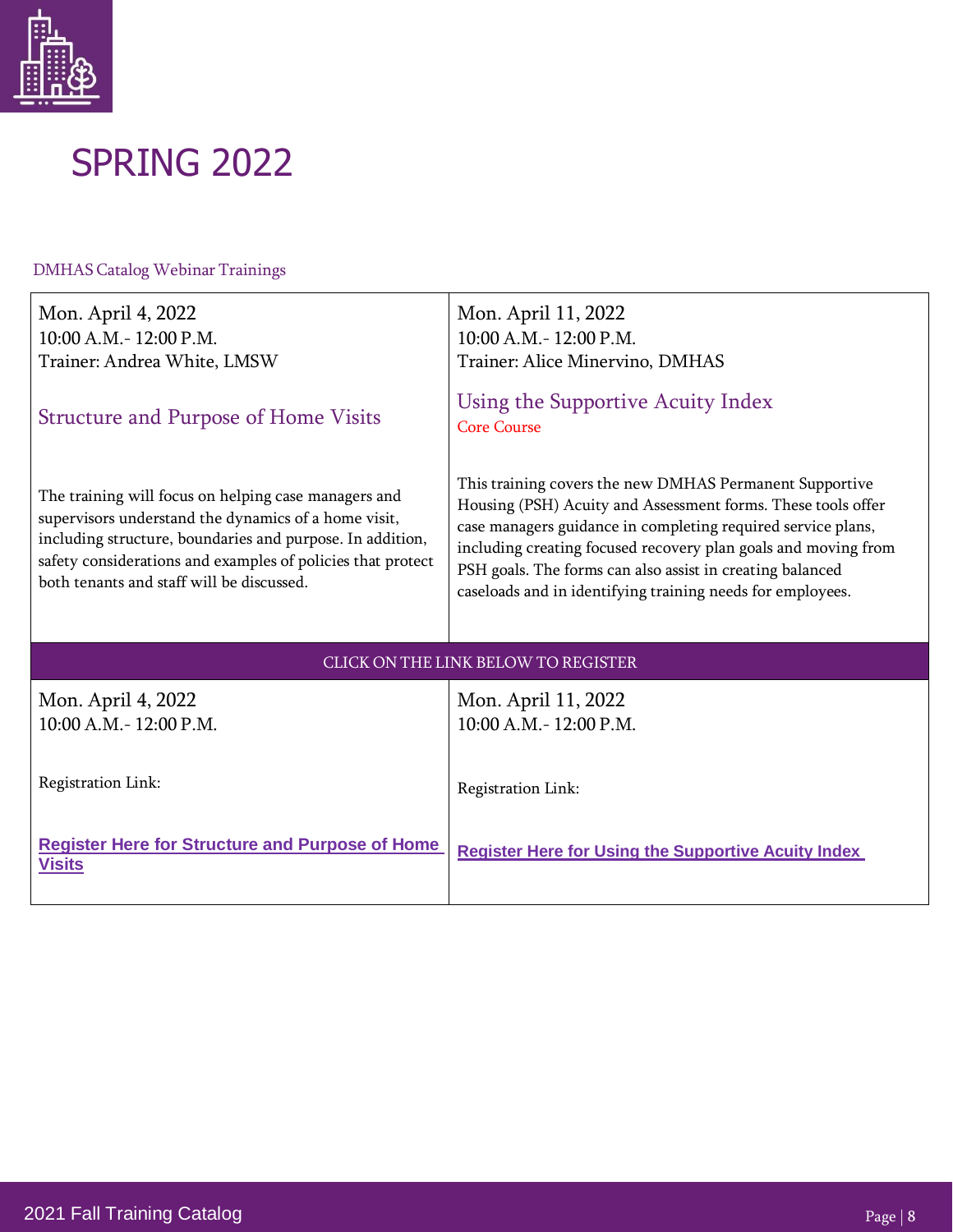

| Mon. April 25, 2022                                                                                                                                                                                                                                                                                                                                                                            | Mon. May 2, 2022                                                                                                                                                                                                                                                                                                                                                                                                                                                                                                                                                                                                                                                     |  |
|------------------------------------------------------------------------------------------------------------------------------------------------------------------------------------------------------------------------------------------------------------------------------------------------------------------------------------------------------------------------------------------------|----------------------------------------------------------------------------------------------------------------------------------------------------------------------------------------------------------------------------------------------------------------------------------------------------------------------------------------------------------------------------------------------------------------------------------------------------------------------------------------------------------------------------------------------------------------------------------------------------------------------------------------------------------------------|--|
| 10:00 A.M. - 12:00 P.M.                                                                                                                                                                                                                                                                                                                                                                        | 10:00 A.M. - 12:00 P.M.                                                                                                                                                                                                                                                                                                                                                                                                                                                                                                                                                                                                                                              |  |
| Trainer: Whitney S. Wilfred, LCSW                                                                                                                                                                                                                                                                                                                                                              | Trainer: Danielle Ebrahimi, LPC, Behavioral Health Clinical                                                                                                                                                                                                                                                                                                                                                                                                                                                                                                                                                                                                          |  |
|                                                                                                                                                                                                                                                                                                                                                                                                | Manager with the Department of Mental Health and                                                                                                                                                                                                                                                                                                                                                                                                                                                                                                                                                                                                                     |  |
|                                                                                                                                                                                                                                                                                                                                                                                                | <b>Addiction Services</b>                                                                                                                                                                                                                                                                                                                                                                                                                                                                                                                                                                                                                                            |  |
| How the Stories We Tell Ourselves Impact<br>the Way We Give Care                                                                                                                                                                                                                                                                                                                               | Jail Diversion and Supportive Housing: Supporting<br>clients with Criminal Justice Involvement                                                                                                                                                                                                                                                                                                                                                                                                                                                                                                                                                                       |  |
| This workshop is designed to help human service<br>professionals identify and process cultural cognitions that<br>have impacted how we give care and their worldview at<br>large. In addition, professionals will learn strategy on how<br>to allow their personal experience, innate skill set, and<br>trained abilities to develop and foster positive growth in<br>self and who they serve. | This workshop will provide an overview of the State of<br>Connecticut Jail Diversion Programs and how Supportive<br>Housing case managers can support clients when they<br>experience an arrest or have ongoing legal involvement. The<br>possibility of a successful legal disposition can be enhanced with<br>support and access to resources, making Jail Diversion's<br>partnership with Supportive Housing case managers important.<br>Using client case examples, we will mainly focus on assisting<br>clients in navigating their way through an arrest, what happens<br>during an arraignment, and how to support someone with an<br>ongoing pre-trial case. |  |
| CLICK ON THE LINK BELOW TO REGISTER                                                                                                                                                                                                                                                                                                                                                            |                                                                                                                                                                                                                                                                                                                                                                                                                                                                                                                                                                                                                                                                      |  |
| Mon. April 25, 2022                                                                                                                                                                                                                                                                                                                                                                            | Mon. May 2, 2022                                                                                                                                                                                                                                                                                                                                                                                                                                                                                                                                                                                                                                                     |  |
| 10:00 A.M. - 12:00 P.M.                                                                                                                                                                                                                                                                                                                                                                        | 10:00 A.M. - 12:00 P.M.                                                                                                                                                                                                                                                                                                                                                                                                                                                                                                                                                                                                                                              |  |
|                                                                                                                                                                                                                                                                                                                                                                                                |                                                                                                                                                                                                                                                                                                                                                                                                                                                                                                                                                                                                                                                                      |  |
| Registration Link:                                                                                                                                                                                                                                                                                                                                                                             | Registration Link:                                                                                                                                                                                                                                                                                                                                                                                                                                                                                                                                                                                                                                                   |  |
| <b>Register Here for How the Stories We Tell Ourselves</b><br><b>Impact the Way We Give Care</b>                                                                                                                                                                                                                                                                                               | <b>Register Here for Jail Diversion and Supportive Housing:</b><br><b>Supporting clients with Criminal Justice Involvement</b>                                                                                                                                                                                                                                                                                                                                                                                                                                                                                                                                       |  |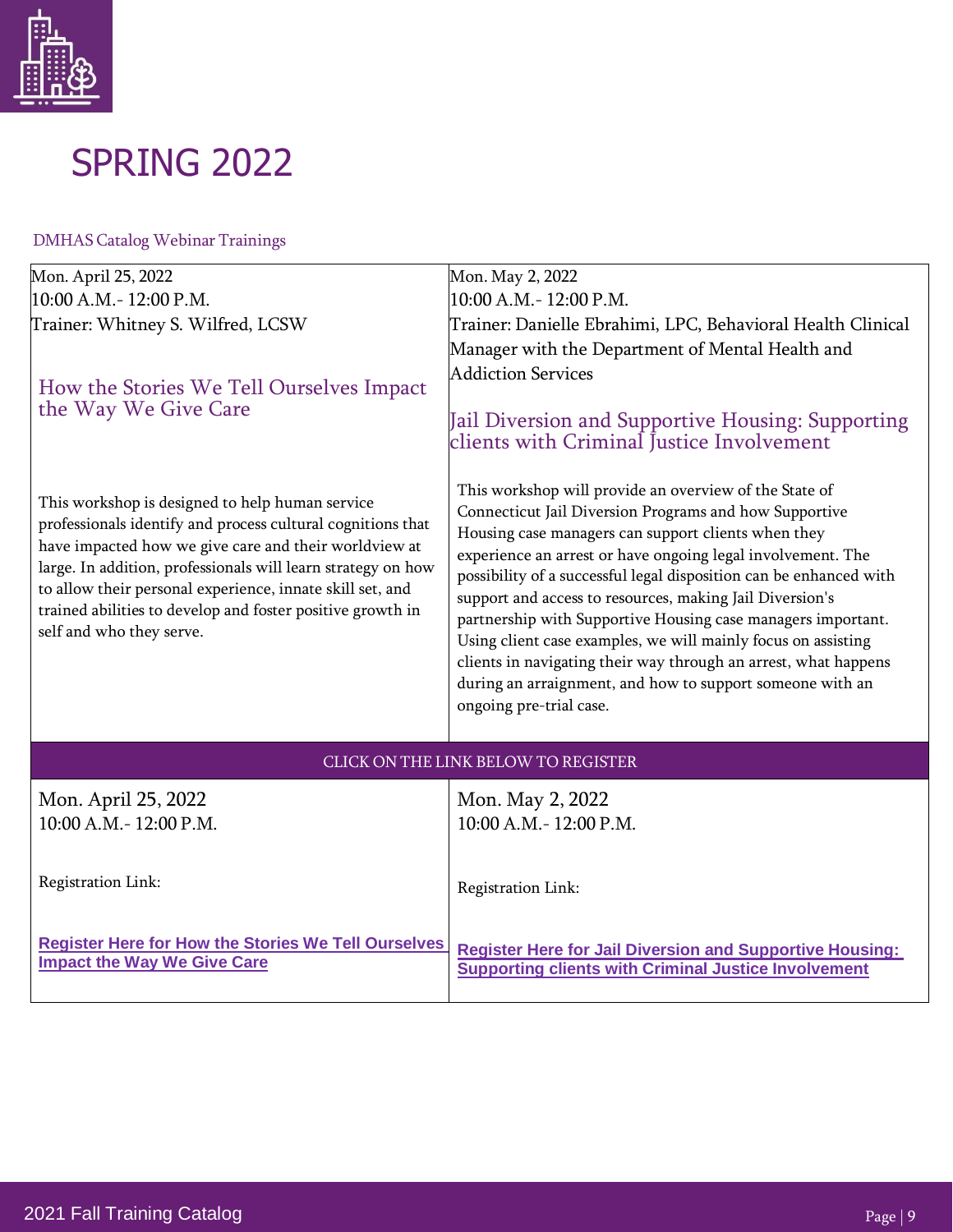

| Thurs. May 5, 2022                                                                                                                                                                                                                                                                                                                                                                                                                                                                                                                                                                                                                                                                                                                                    | Mon. May 9, 2022                                                                                                                                                                                                                                                                                   |  |
|-------------------------------------------------------------------------------------------------------------------------------------------------------------------------------------------------------------------------------------------------------------------------------------------------------------------------------------------------------------------------------------------------------------------------------------------------------------------------------------------------------------------------------------------------------------------------------------------------------------------------------------------------------------------------------------------------------------------------------------------------------|----------------------------------------------------------------------------------------------------------------------------------------------------------------------------------------------------------------------------------------------------------------------------------------------------|--|
| 09:30 A.M.-12:00 P.M.                                                                                                                                                                                                                                                                                                                                                                                                                                                                                                                                                                                                                                                                                                                                 | 10:00 A.M. - 12:00 P.M.                                                                                                                                                                                                                                                                            |  |
| Trainers: Brenda Earle, Alice Minervino & Carleen                                                                                                                                                                                                                                                                                                                                                                                                                                                                                                                                                                                                                                                                                                     | Trainers: Alice Minervino, DMHAS                                                                                                                                                                                                                                                                   |  |
| Zambetti, DMHAS                                                                                                                                                                                                                                                                                                                                                                                                                                                                                                                                                                                                                                                                                                                                       |                                                                                                                                                                                                                                                                                                    |  |
| Targeted Case Management (TCM)                                                                                                                                                                                                                                                                                                                                                                                                                                                                                                                                                                                                                                                                                                                        | <b>Essentials of Quality Supervision in Housing</b>                                                                                                                                                                                                                                                |  |
| Targeted Case Management for Supportive Housing<br>Providers (only for providers currently providing TCM<br>services)<br>Staff must have completed the two TCM training offered<br>in the LMS:<br>· Introduction to Targeted Case Management (TCM):<br>Administrative Requirements.<br>· Introduction to Targeted Case Management (TCM):<br>This training will highlight the<br>Service Delivery<br>intersection of Target Case Management and Permanent<br>Supportive Housing Services. It will include an orientation<br>to DMHAS requirements around assessment and<br>documentation of TCM services within the PSH Level of<br>Care. Attendees can bring examples that we can discuss to<br>see if they are an appropriate TCM service and how to | This training will highlight the primary skills and knowledge<br>needed to deliver services to tenants living in DMHAS funded<br>supportive housing in Connecticut. In addition, you will<br>participate in an orientation to supportive housing systems and<br>to DMHAS guidelines and timelines. |  |
| document them.                                                                                                                                                                                                                                                                                                                                                                                                                                                                                                                                                                                                                                                                                                                                        |                                                                                                                                                                                                                                                                                                    |  |
| CLICK ON THE LINK BELOW TO REGISTER                                                                                                                                                                                                                                                                                                                                                                                                                                                                                                                                                                                                                                                                                                                   |                                                                                                                                                                                                                                                                                                    |  |
| Thurs. May 5, 2022                                                                                                                                                                                                                                                                                                                                                                                                                                                                                                                                                                                                                                                                                                                                    | Mon. May 9, 2022                                                                                                                                                                                                                                                                                   |  |
| 10:00 A.M. - 12:00 P.M.                                                                                                                                                                                                                                                                                                                                                                                                                                                                                                                                                                                                                                                                                                                               | 10:00 A.M. - 12:00 P.M.                                                                                                                                                                                                                                                                            |  |
| Registration Link:                                                                                                                                                                                                                                                                                                                                                                                                                                                                                                                                                                                                                                                                                                                                    | Registration Link:                                                                                                                                                                                                                                                                                 |  |
| <b>Register Here for Targeted Case Management (TCM)</b>                                                                                                                                                                                                                                                                                                                                                                                                                                                                                                                                                                                                                                                                                               | <b>Register Here for Essentials of Quality Supervision in</b><br><b>Housing</b>                                                                                                                                                                                                                    |  |
|                                                                                                                                                                                                                                                                                                                                                                                                                                                                                                                                                                                                                                                                                                                                                       |                                                                                                                                                                                                                                                                                                    |  |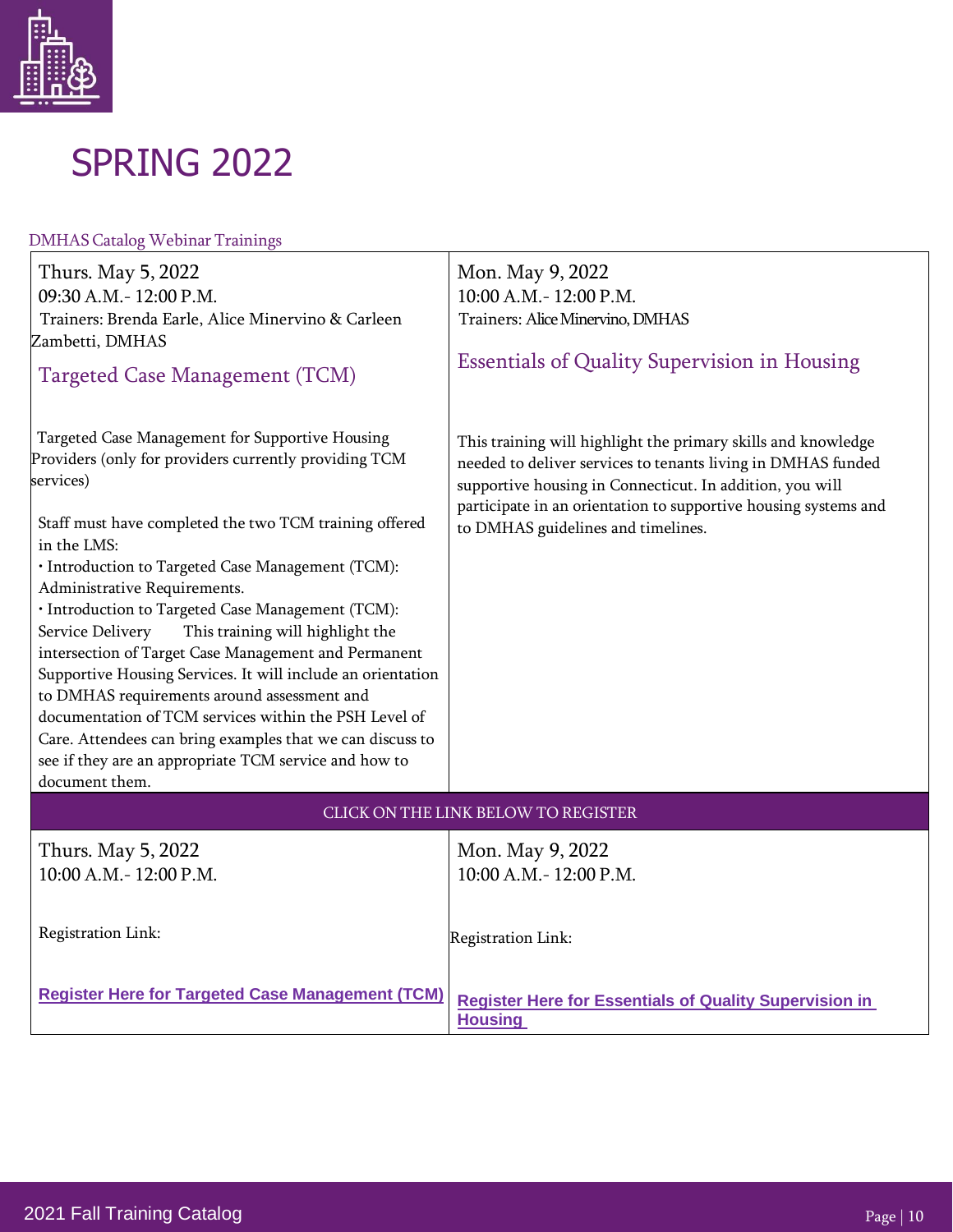

| Mon. May 16, 2022                                                                                                                                                                                                                                                                                                                                                                                                                                                                                                                                                                                                                                                      | Mon. May 23, 2022                                                                                                                                                                                                                                                                                                                                                                                                                                                                                                                                                                                                                                |  |
|------------------------------------------------------------------------------------------------------------------------------------------------------------------------------------------------------------------------------------------------------------------------------------------------------------------------------------------------------------------------------------------------------------------------------------------------------------------------------------------------------------------------------------------------------------------------------------------------------------------------------------------------------------------------|--------------------------------------------------------------------------------------------------------------------------------------------------------------------------------------------------------------------------------------------------------------------------------------------------------------------------------------------------------------------------------------------------------------------------------------------------------------------------------------------------------------------------------------------------------------------------------------------------------------------------------------------------|--|
| 10:00 A.M. - 12:00 P.M.                                                                                                                                                                                                                                                                                                                                                                                                                                                                                                                                                                                                                                                | 10:00 A.M. - 12:00 P.M.                                                                                                                                                                                                                                                                                                                                                                                                                                                                                                                                                                                                                          |  |
| Trainers: Andrea White, LMSW                                                                                                                                                                                                                                                                                                                                                                                                                                                                                                                                                                                                                                           | Trainers: Andrea White, LMSW                                                                                                                                                                                                                                                                                                                                                                                                                                                                                                                                                                                                                     |  |
| Community in Practice: Case Conferencing                                                                                                                                                                                                                                                                                                                                                                                                                                                                                                                                                                                                                               | Addressing Substance Use in Supportive Housing                                                                                                                                                                                                                                                                                                                                                                                                                                                                                                                                                                                                   |  |
| Training                                                                                                                                                                                                                                                                                                                                                                                                                                                                                                                                                                                                                                                               | <b>Core Course</b>                                                                                                                                                                                                                                                                                                                                                                                                                                                                                                                                                                                                                               |  |
| This session provides a forum for frontline workers and<br>supervisors to discuss the implementation of techniques<br>designed to motivate participants for change. Using a case<br>review outline, programs participating in the session will<br>be invited to present a person they have been working<br>with that they are having difficulty helping move forward.<br>Each participant group will also be asked to present a<br>study of a participant that is moving forward. The<br>presentations will be discussed, and suggestions and<br>resources offered. A short orientation to motivational<br>techniques will be offered in the beginning of the session. | Substance abuse is often characterized by disruption in a<br>person's life, including social, housing, financial and other<br>critical life tasks. We will discuss recognizing a substance abuse<br>issue and addressing it through case management. Disruptions to<br>critical life goals and how to address these will be discussed. In<br>addition, Motivational Interviewing, Harm Reduction and using<br>the structure of the lease will be discussed. Join us for<br>interactive training that will provide an opportunity to<br>recognize and address behaviors associated with substance abuse<br>and address them within your programs. |  |
| CLICK ON THE LINK BELOW TO REGISTER                                                                                                                                                                                                                                                                                                                                                                                                                                                                                                                                                                                                                                    |                                                                                                                                                                                                                                                                                                                                                                                                                                                                                                                                                                                                                                                  |  |
| Mon. May 16, 2022                                                                                                                                                                                                                                                                                                                                                                                                                                                                                                                                                                                                                                                      | Mon. May 23, 2022                                                                                                                                                                                                                                                                                                                                                                                                                                                                                                                                                                                                                                |  |
| 10:00 A.M. - 12:00 P.M.                                                                                                                                                                                                                                                                                                                                                                                                                                                                                                                                                                                                                                                | 10:00 A.M. - 12:00 P.M.                                                                                                                                                                                                                                                                                                                                                                                                                                                                                                                                                                                                                          |  |
| Registration Link:                                                                                                                                                                                                                                                                                                                                                                                                                                                                                                                                                                                                                                                     | Registration Link:                                                                                                                                                                                                                                                                                                                                                                                                                                                                                                                                                                                                                               |  |
| <b>Register Here for Community in Practice: Case</b>                                                                                                                                                                                                                                                                                                                                                                                                                                                                                                                                                                                                                   | <b>Register Here for Addressing Substance Use in Supportive</b>                                                                                                                                                                                                                                                                                                                                                                                                                                                                                                                                                                                  |  |
| <b>Conferencing Training</b>                                                                                                                                                                                                                                                                                                                                                                                                                                                                                                                                                                                                                                           | <b>Housing</b>                                                                                                                                                                                                                                                                                                                                                                                                                                                                                                                                                                                                                                   |  |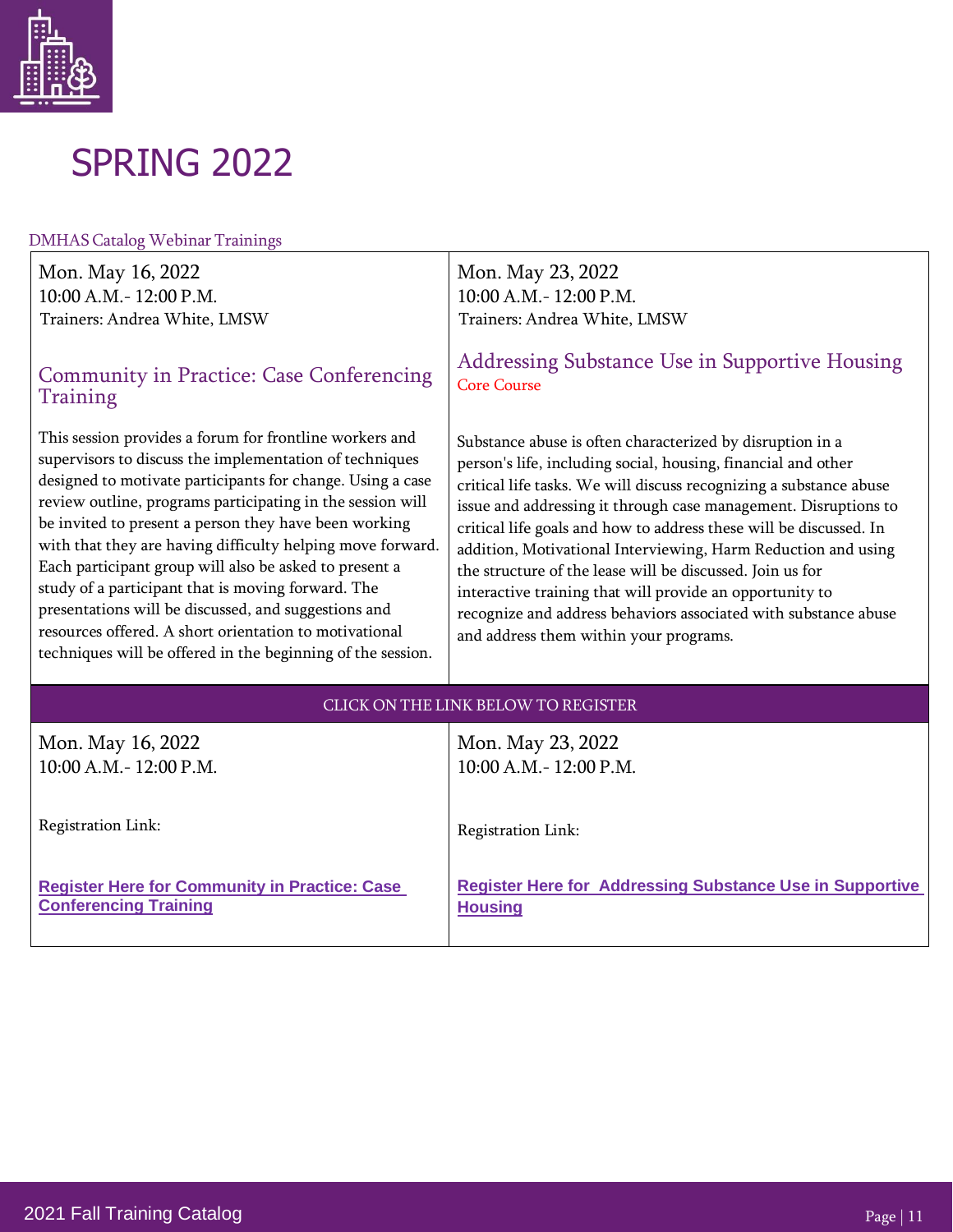

#### Trainer Bios

Alice Minervino is a Behavioral Health Program Manager for the Department of Mental Health and Addiction Services, in the Housing and Homeless Services Unit. Her duties include statewide oversight of the Projects for Assistance in Transition from Homelessness (PATH), Homeless Outreach, quality assurance and oversight of all state administered HUD funded Rental Assistance (formerly Shelter Plus Care) programs, state funded Housing AssistanceFund (formerly Bridge), and the statewide training of supportive housing supportstaff.

Andrea White, LMSW, has 30 years of experience in providing programs to the most vulnerable homeless individuals and families. Using lessons learned from her experience in street outreach, shelter, transitional housing and permanent supportive housing projects, Andrea has provided training and technical assistance to look at the system of care for homeless people and people with disabilities. In the last five years, Andrea has worked extensively with community-based projects to integrate Evidence Based Practices into their work. She has also worked on the development of the Supportive Housing Tool Kit for SAMHSA.

Danielle Ebrahimi, LPC, is a Behavioral Health Clinical Manager with the Department of Mental Health and Addiction Services. She is responsible for the Jail Diversion Programs. Jail Diversion is a Statewide program which is designed to improve community access to servicesfor adults who are involved in the Criminal Justice System and also have Behavioral Health needs. She has extensive management experience and history working with clients in the community, courts, DOC, probation, parole, and managing high risk situations.

Ellen Econs is an Employment Systems Manager at the Department of Mental Health and Addiction Services and the Bureau of Rehabilitation Services. Ms. Econs has been in the field of social services for over 35 years. Her focus has been in employment services working in both the private non-profit capacity as well as her recent fifteen years in state services. She is a Licensed Clinical Social Worker, with a Master's degree in Social Work and a Master's degree in Human Service Administration and Management. She has special concentration in the area of Vocational Rehabilitation and has developed and implemented numerous employment programs for adolescents and adults with multiple disabilities and abilities.

Janelle Posey-Green, LCSW, is co-owner of Magnolia Wellness, LLC located in New London, Connecticut. She merges holistic and African indigenous healing practices with psychotherapy to create a well-rounded healing experience. Janelle is a trained trauma and EMDR therapist and specialize working with women as well as those experiencing race-based stress. Janelle also provides training and consultation to professionals looking to expand their knowledge and practice of cultural competency. Janelle is the founder and president of the Southeastern CT Naturalistas, an organization created as an online forum to help people of color learn how to care for and embrace their natural hair. Most recently, Janelle created the CT BIPOC Mental Health & Wellness Initiative in March 2020 as a response to the double pandemic (Covid-19 & Racism) affecting Americans in the BIPOC community. She recruited a multidisciplinary Healing team to moderate the healing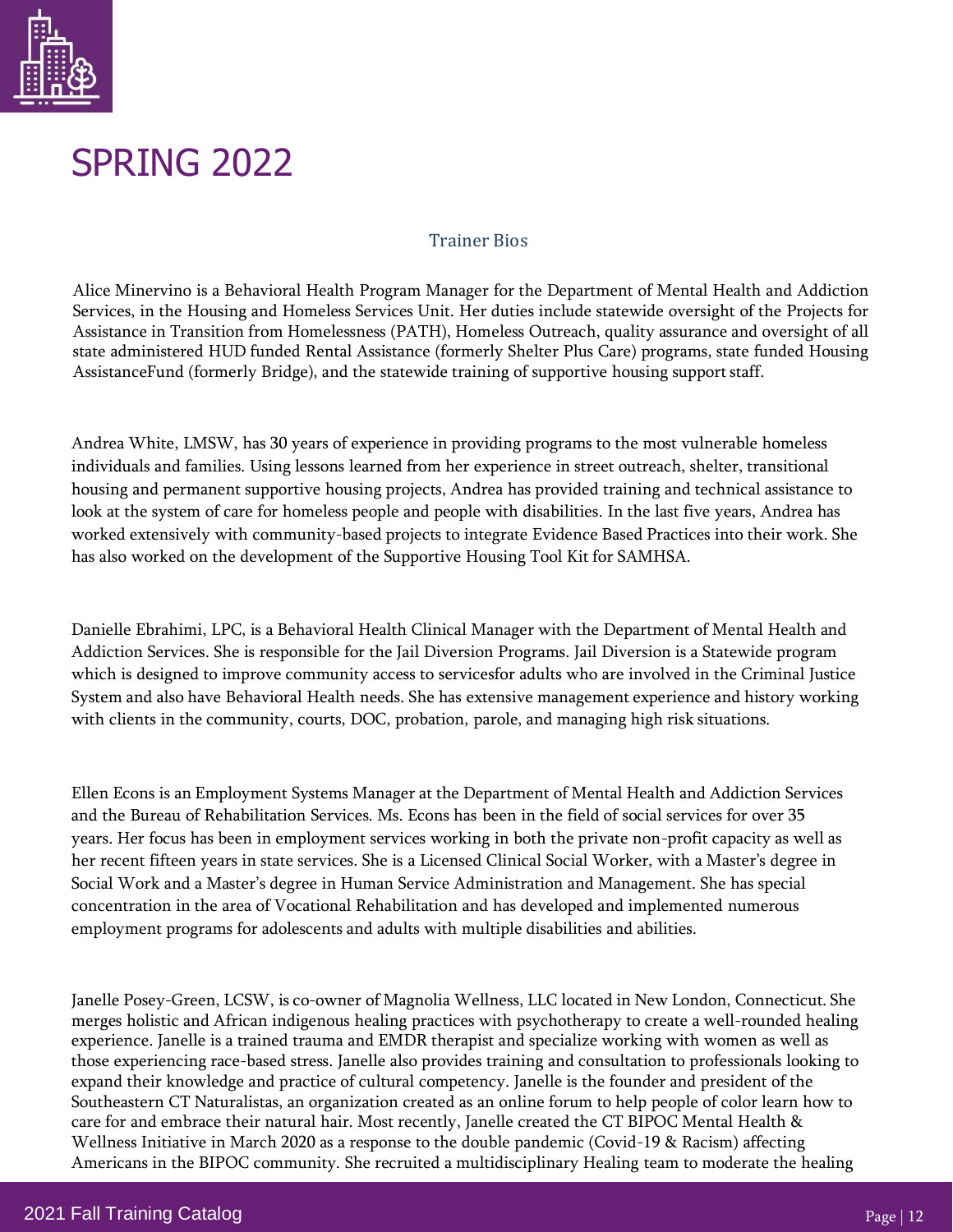

forums through zoom. The initiative provides free discussion and healing forums for people of color.

Jill Larmett, Certified Workforce Development Professional, Certified Work Incentive Practitioner and holds a Bachelor Degree in Human Services. Jill has served as the Disability Resource Coordinator in Connecticut's One-Stop system since 2009. She serves as an effective liaison to the disability community. Additionally, she assists people with navigating the complex system of services that assist individuals with disabilities. Jill is the recipient of the 2019 YWCA New Britain's Women in Leadership Award, National Disability Program Navigator Randee Chafkin "Heart" Award, and the Capital Workforce Partner's Workforce Star "Patricia Mayfield Customer Service Excellence Award."

Kiya Kennebrew, M.P.A, is an innovative program and administrative professional who brings experience in race equity, positive youth and family development, addiction and treatment services, and supportive housing. As a Program Manager for the Connecticut team, she values advancing race equity, lifting the voices of people with lived homeless experience, data initiatives and policy reform. Prior to joining CSH, Kiya worked with various nonprofits in the DMV. She has direct service experiences with supportive housing, housing first, and hypothermia programs. She also worked with survivors of sexual assault and human trafficking, and women and girl in inpatient treatment. Kiya brings with her a background in social justice in relation to housing, education, and economic freedom. She has previously developed curriculums with the YWCA of New York City and Mentor Foundation USA, preparing young people for conversations around justice, power, social identities, and career and college readiness.

Sonya Jelks is an energetic and passionate community advocate and 2-term city councilor with the City of Meriden, Connecticut. She currently serves as the first minority and first female Majority leader of the Meriden City Council and she is also employed by a national nonprofit, Corporation for Supportive Housing (CSH), as the Director for the Connecticut office located in Hartford, CT. CSH has a mission to create and sustain quality supportive housing initiatives and to end homelessness and housing instability; and in this role, Sonya brings her background and expertise in policy development and implementation across private, public, and nonprofit sectors, along with her passion for people and her wealth of knowledge serving and improving communities. Prior to joining CSH, for over 20 years, Sonya worked throughout the US and abroad as an Information Technology Manager and IT Project Consultant and she most recent worked with legislators at the Connecticut General Assembly as a legislative aide and clerk of the Labor Committee.

Whitney S. Wilfred, LCSW, is the Founder of Climbing Out Solutions, a healing and recovery centric practice providing therapy services in the Greater Hartford, CT area and beyond. She is a Licensed Clinical Social Worker and holds a Master's in Social Work from Springfield College, in Springfield, MA, and a Bachelor of Social Work from University of Saint Joseph (formerly Saint Joseph College) in West Hartford, CT. In addition to her extensive counseling experience, specializing in working with adults in recovery, dual diagnosis, mental health, and substance abuse, Whitney is also adept at delivering impactful training and coaching for other mental health and human services professionals. In response to the COVID-19 pandemic, Whitney was called upon by CT agencies and organizations to speak with management, staff, and front-line workers on topics including grief, trauma, caring for caregivers, and mind transformation.